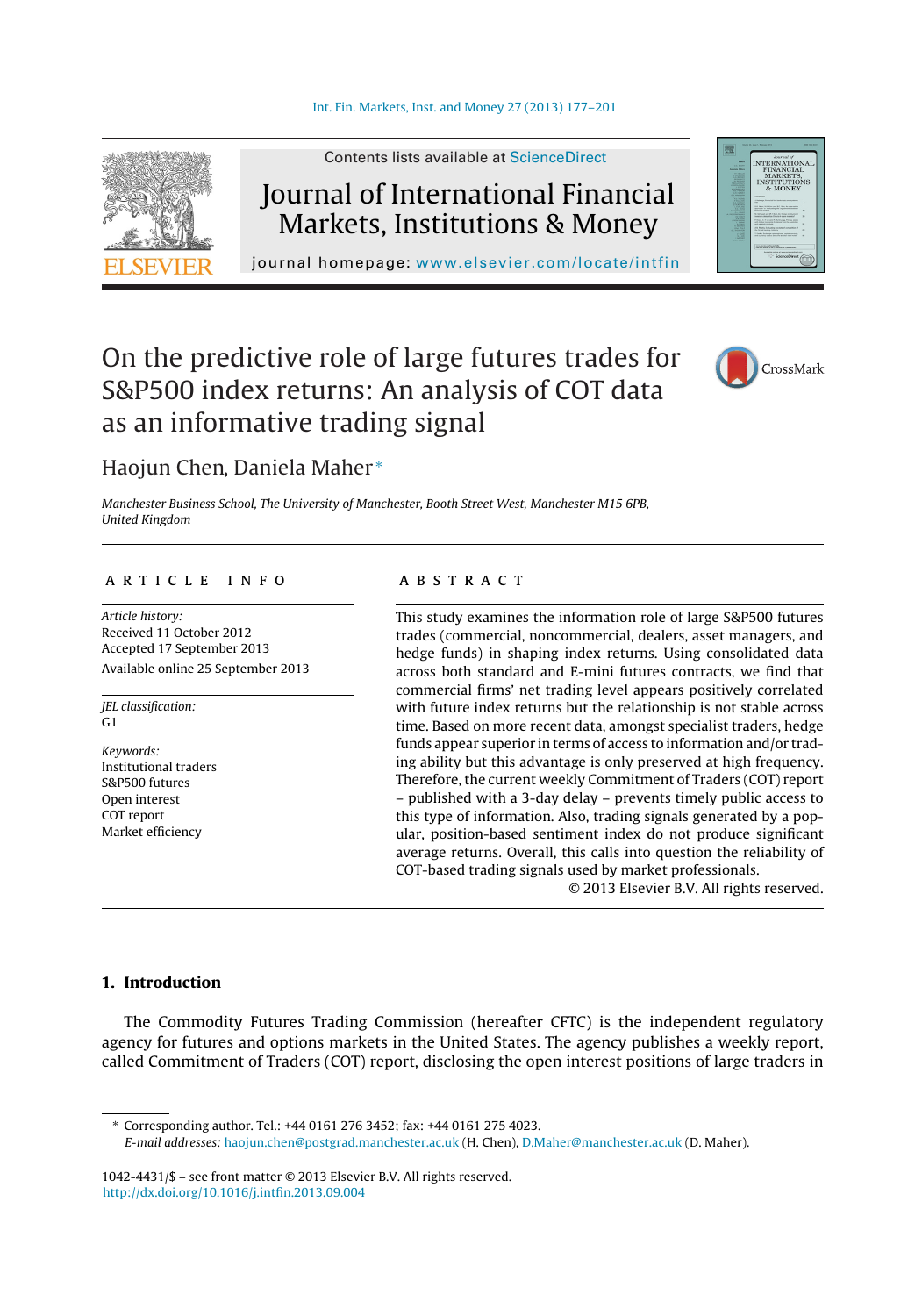the futures market. In its original format, the report classifies the reportable (large, above-threshold positions) open interest into commercial and noncommercial positions. The former/latter is traditionally considered as being held by hedgers/speculators. In 2006 CFTC released a new, disaggregated COT report that breaks down futures open interest by trader type instead of generic entries such as commercial vs. noncommercial. It therefore gives public access to futures positions such as those of dealers, asset management firms, and hedge funds.

The COT reports have attracted attention from both academic and professional communities. [De](#page--1-0) Roon et al. (2000) employ the difference between short and long positions obtained from COT reports as a measure of hedging pressure. They specifically testthe hedging pressure hypothesis of [Keynes](#page--1-0) [\(1930\)](#page--1-0) – stipulating that hedgers pay a risk premium to speculators – and discover that both 'own-market' and 'cross-market' hedging pressures are significant factors in shaping futures risk premium and therefore futures returns. A series of studies such as [Bessembinder](#page--1-0) [\(1992\),](#page--1-0) [Leuthold](#page--1-0) et [al.](#page--1-0) [\(1994\),](#page--1-0) [Wang](#page--1-0) [\(2003b\),](#page--1-0) and [Tornell](#page--1-0) [and](#page--1-0) [Yuan](#page--1-0) [\(2012\)](#page--1-0) support the hedging pressure effect and reiterate the predictive value of large traders' holding positions in commodity futures returns. On the other hand, studies such as [Sanders](#page--1-0) et [al.](#page--1-0) [\(2004\),](#page--1-0) [Bryant](#page--1-0) et [al.](#page--1-0) [\(2006\),](#page--1-0) and [Gorton](#page--1-0) et [al.](#page--1-0) [\(2012\)](#page--1-0) appear to reject the hedging pressure hypothesis. Studies such as [Martikainen](#page--1-0) [and](#page--1-0) [Puttonen](#page--1-0) [\(1992\),](#page--1-0) [Chu](#page--1-0) et [al.](#page--1-0) [\(1999\),](#page--1-0) [Blasco](#page--1-0) et [al.](#page--1-0) [\(2009\),](#page--1-0) and [Li](#page--1-0) [\(2009\)](#page--1-0) show that futures markets are generally more efficient in pricing newly arrived information. Moreover, it is well-documented that institutional traders are often perceived as the 'smart money' [\(Chakravarty,](#page--1-0) [2001;](#page--1-0) [Ke](#page--1-0) [and](#page--1-0) [Petroni,](#page--1-0) [2004;](#page--1-0) [Schmeling,](#page--1-0) [2007;](#page--1-0) [Yan](#page--1-0) [and](#page--1-0) [Zhang,](#page--1-0) [2009\).](#page--1-0) Hence, it is possible that large S&P500 futures traders' positions contain private information regarding future index returns [\(Wang,](#page--1-0) [2003a\).](#page--1-0) Whether this is the case or not, practitioners have been extracting trading signals from the weekly COT reports almost from inception. [Jiler](#page--1-0) [\(1985\)](#page--1-0) finds statistics based on large traders' positioning data a sensible aid in technical forecasting.<sup>1</sup> [Kirkpatrick](#page--1-0) [and](#page--1-0) [Dahlquist](#page--1-0)  $(2010)$  introduce a professional market report that suggests that commercial traders' net long positions – as a percentage of the total net long positions – have a 3-week lead to cash stock positions. [Wang](#page--1-0) [\(2003a\)](#page--1-0) introduces an oscillating sentimentindex based on large futures traders' net holding positions and finds noncommercial sentiment to be a 'price continuation indicator' of future index returns whereas he finds the commercial sentiment a 'contrary indicator'. [Kirkpatrick](#page--1-0) [and](#page--1-0) [Dahlquist](#page--1-0) [\(2010\)](#page--1-0) claim this type of sentiment oscillator to be highly indicative of the informed traders' beliefs regarding market prospects. The predictive value of large futures traders' positions for market returns is also investigated in other futures markets. For instance, [Sanders](#page--1-0) et [al.](#page--1-0) [\(2004\)](#page--1-0) investigate the lead–lag relationship between market returns and traders' net positions in the energy futures markets and find that market returns lead traders' net positions but not the other way around. [Tornell](#page--1-0) [and](#page--1-0) [Yuan](#page--1-0) [\(2012\)](#page--1-0) study the information role of currency futures traders' positions on spot exchange rates and find that peaks and troughs oftraders' net positions have a significant role in exchange rate forecasting. It follows that, if the public can use large traders' positions data to consistently predict returns, the efficient market hypothesis is seriously in doubt.

In financial futures markets, where the underlying assets are stock indexes, bonds and paper currencies, producers and inventory holders are difficult to conceptualize. Hence, it is possible that the hedging pressure effect may not strongly manifest itself in these markets. Moreover, the role played by large traders in financial futures markets may be different from that in commodity futures markets. Even within the financial futures sector, different contract specifications and market microstructures may lead to a different type of trading behavior. We therefore focus the scope of this research on a specific, individual futures market and elaborate on the information role of large futures traders' positions in shaping future S&P500 index returns. While several studies exist on the information role of large traders in commodity futures markets, relatively few focus on S&P500 futures. Based on the CFTC's 2011 COT report, the average (consolidated) open interest of S&P500 futures stands at 1,059,666 which far exceeds the average open interest of most other financial futures contracts (except Eurodollar futures). The particularity of S&P500 futures, in addition to its liquidity, is that there are actually two futures markets for trading the index, namely the S&P500 standard and the E-mini markets.<sup>2</sup> Large

 $1$  William L. Jiler is the former president of Commodity Research Bureau, Inc., creator of the CRB Futures Price index, and is the author of various technical analysis books such as How Charts Can Help You in the Stock Market (1990).

<sup>2</sup> The E-mini contract on S&P500 was introduced in 1997.